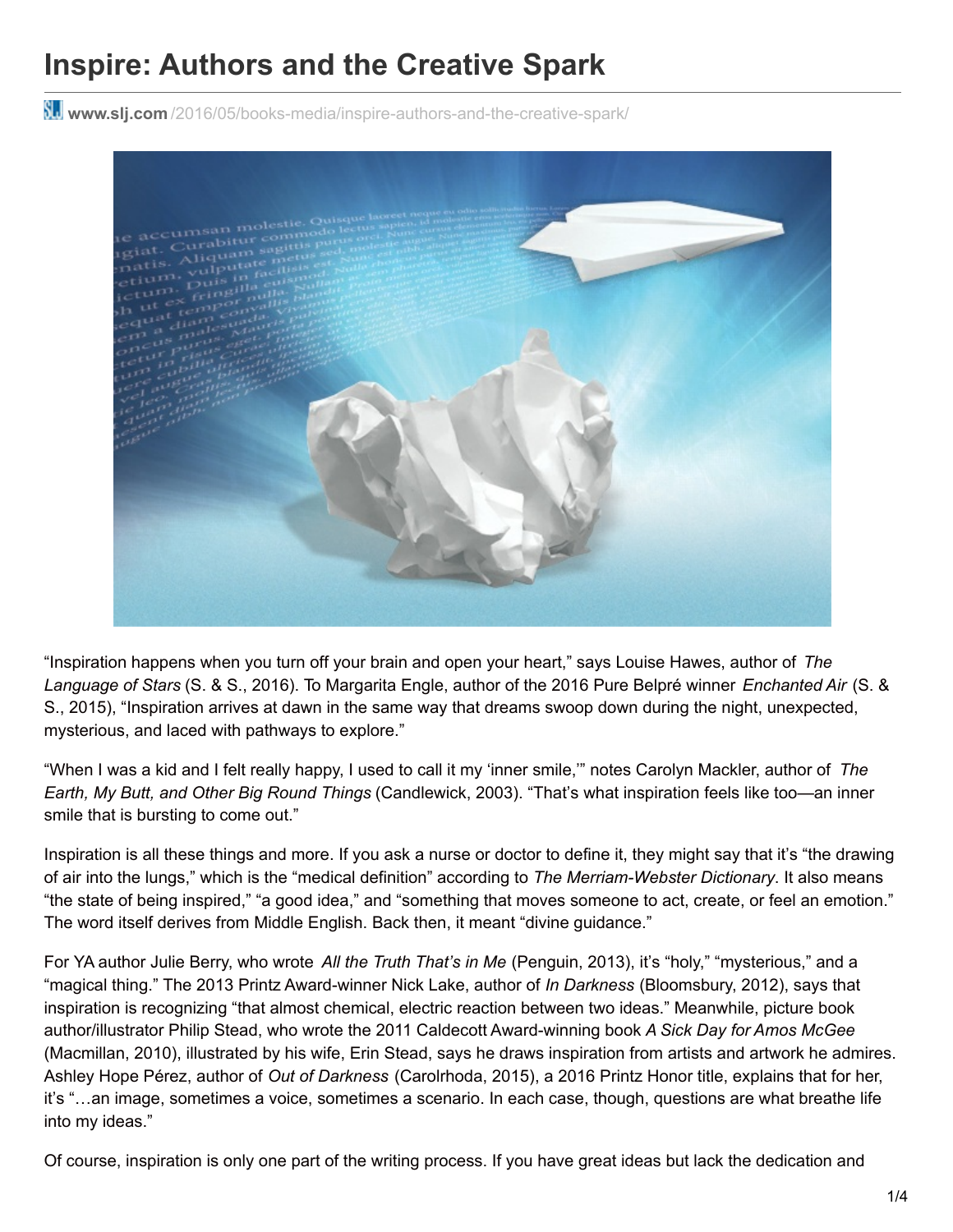drive to see them through, that book isn't going to happen. You also need to work hard to master your craft before inspiration arrives. That way you're ready when the muse knocks on your door. Then you get back to work.

Still, the power of inspiration is so significant that scientists have an interest in understanding it better. Studies have revealed important insight into inspiration's role in human psychology and the creative process. Research supports what artists and writers know from experience: Inspiration is real, and though you can't will it to appear, it can be encouraged to visit by having an open spirit and a prepared mind.

## The science

Psychologists Todd M. Thrash and Andrew J. Elliot were pioneers in bringing inspiration into the laboratory. In 2003, Thrash and Elliot developed the ["Inspiration](http://www.positivepsychology.org/resources/questionnaires-researchers/inspiration-scale) Scale," a fourpart, self-reported measure of the frequency that individuals experience inspiration. Data from their studies revealed relationships between inspiration and other traits. They found that inspiration was positively related to intrinsic motivation and openness to experience, and negatively related to competitiveness and extrinsic motivation.



"Inspiration is bouncing a rubber ball off a brick wall until it finally hits you in the face." **SHERMAN ALEXIE** 

The pair also used their research to distinguish inspiration

from enthusiasm, "perspiration" (aka "hard work"), excitement, madness, and other traits, and concluded that inspiration has three consistent components: evocation, transcendence, and approach motivation.

To elaborate: First, inspiration arrives spontaneously. It can't be called or caught. Second, inspiration is "transcendent," elevating thoughts above the mundane or ordinary concerns. Third, it creates "approach motivation"—a drive to share, convey, or creatively express the inspired idea.

From evocation to action

Stead believes the inspiration for his new book, *Ideas Are All Around* (Roaring Brook, 2016)—and maybe his entire career—began 12 years ago when his landlady saw a blue horse in the paint that Stead had spilled on her driveway. "If this book has a point," Stead said, "it's that all of these very strange things in our life connect to a whole."

Pérez's creation of *Out of Darkness*—a story about segregation, romance, and memory—began with curiosity and a visit to a museum commemorating the victims of the 1937 New London School explosion in Texas. The visit left her with images in her mind—a girl's shoe, a grave—which led her to questions that could only be answered by her imagination: "Whose shoe was it?" "Who found it?" "What would finding it mean for that person?"

"Most days, writing a first draft, I'm trying things out, creeping forward in the darkness," Pérez says. "But on the rare day that something feels especially right or important, I pay attention and write hard and fast. If it still feels right later, I work toward writing and revising the rest of what I have until all of the story belongs with the part that's right."

Berry and Lake have learned to recognize inspiration when it hits. "It's more likely for me that disparate pieces of an idea will sort of roll around in my head, and then someday they'll come together and they'll form this new combination of things," says Berry, with a nod to her new novel, *The Passion of Dolssa* (Viking, 2016). "That's when my pulse quickens and I take that Eureka! breath."

Lake, who is also publishing director for children's fiction at HarperCollins Children's Books UK, seemed to realize the elements that went into his latest novel as he said them out loud. *Whisper to Me* (Bloomsbury, 2015) is about a run-down boardwalk town and a girl who hears voices. It's the finished product of a strange recipe: Lake's memories, an offhanded remark from his wife, murders covered widely in the news, and other elements that Lake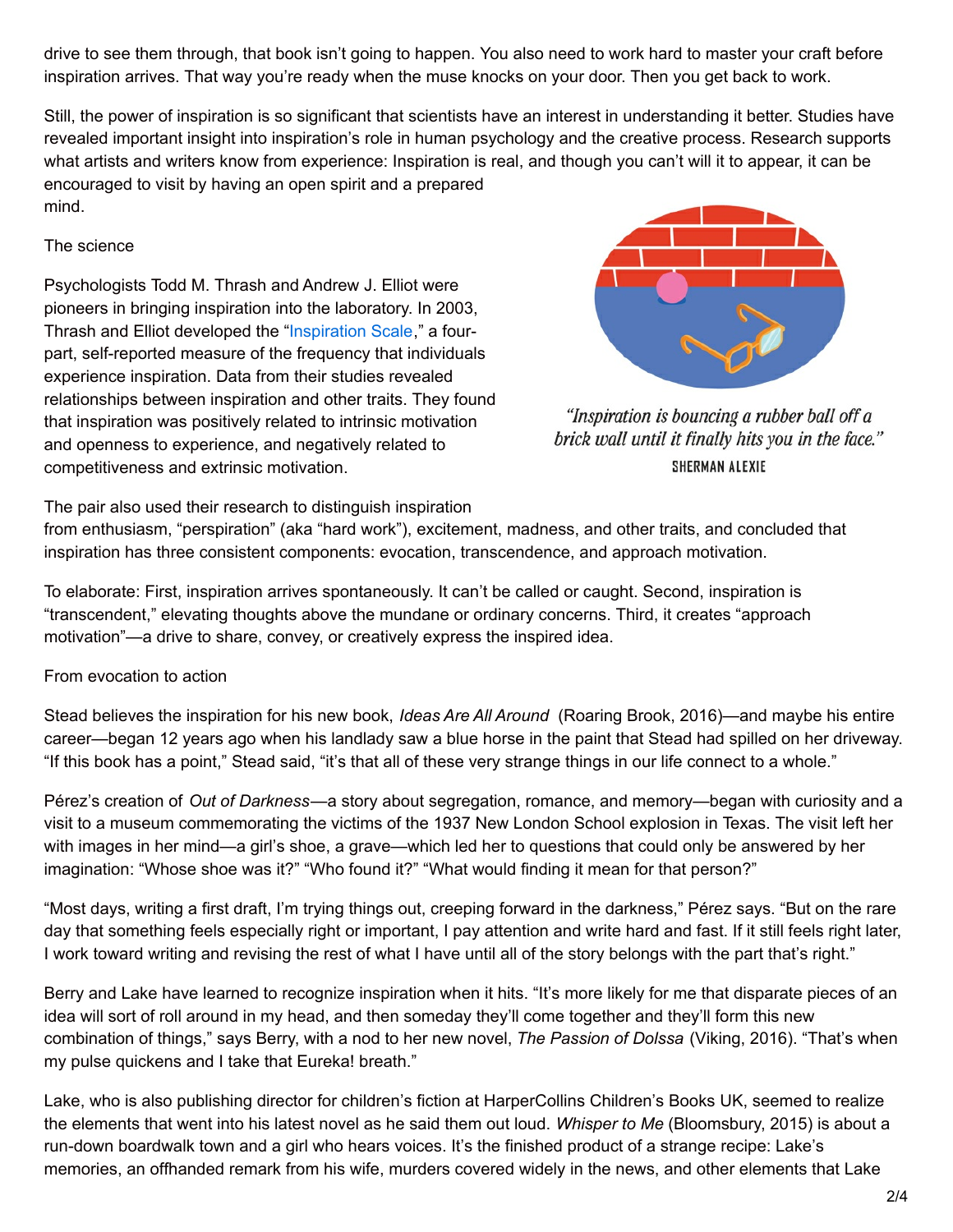says he's probably not aware of. "I think the reality is that with most books…there are probably multiple, multiple things that happen to you," Lake explains. "At some moment they spark together and kind of Frankenstein-like give life to this assemblage of different memories and concepts and thoughts."



"Inspiration is the place where the work of writing, the task of writing, sinks a little tap root down into the mysteries and wonders of existence." -JULIE BERRY

## Don't chase it

To Sherman Alexie, author of *Thunder Boy Jr.* (Little, Brown, 2016), "Inspiration is bouncing a rubber ball off a brick wall until it finally hits you in the face."

Lake discovered early in his career that inspiration ran the other way when he tried to write the story he thought he should write instead of the story he needed to write. "It's more when I try to make it happen that it doesn't work," Lake says. "I want to feel that spark of inspiration." Pérez has also learned to embrace uncertainty. "I'd say the opposite of inspiration is knowing, or thinking that you know," she says. "Inspiration is an opening toward something unknown but important, and it's only possible—at least mid-story—if I'm willing to follow new leads, entertain new directions."

Stead doesn't spend much time fretting about how the next idea is going to arrive, but he does worry about cynicism clouding his creativity. "The opposite of inspiration is cynicism," he says. "It's very easy to lose your inspiration just spending 10 minutes on the Internet."

Make room for the muse

Inspiration obeys no one but itself. Not even Homer could make the muses give

him attention. That said, there are ways to create a mental space where inspiration might like to visit.

Do the work. Having a billion great ideas won't matter if you don't have the discipline to sit down and express them to master your craft. Then, you must be willing to improve upon what you've created.

Pay attention. The ability to recognize a great idea is a skill, and the only way to hone it is to listen. "Most people have creative ideas occurring to them from time to time," Berry says. "An artist or writer...makes a habit of paying attention."

Be open. Thrash and Elliot found that openness often came before inspiration, suggesting that the former creates a path for the latter. "I wonder if it's actually more about being in a certain setting of receptiveness," Lake says.

Be a fan. Berry was inspired to write by the books she loved as a child. Stead cites picture book creators William Steig and Leo Lionni. "The themes that both Steig and Lionni addressed—themes of kindness and loneliness those sorts of things are inspirations to me and influence my work today," he says.

Be patient. Anecdotes and scientific research reveal the same truth time and time again: Inspiration happens to you. It's not something you make happen. Even if you're showing discipline, paying attention, and embracing experience, the evocative spark won't be willed into the world.